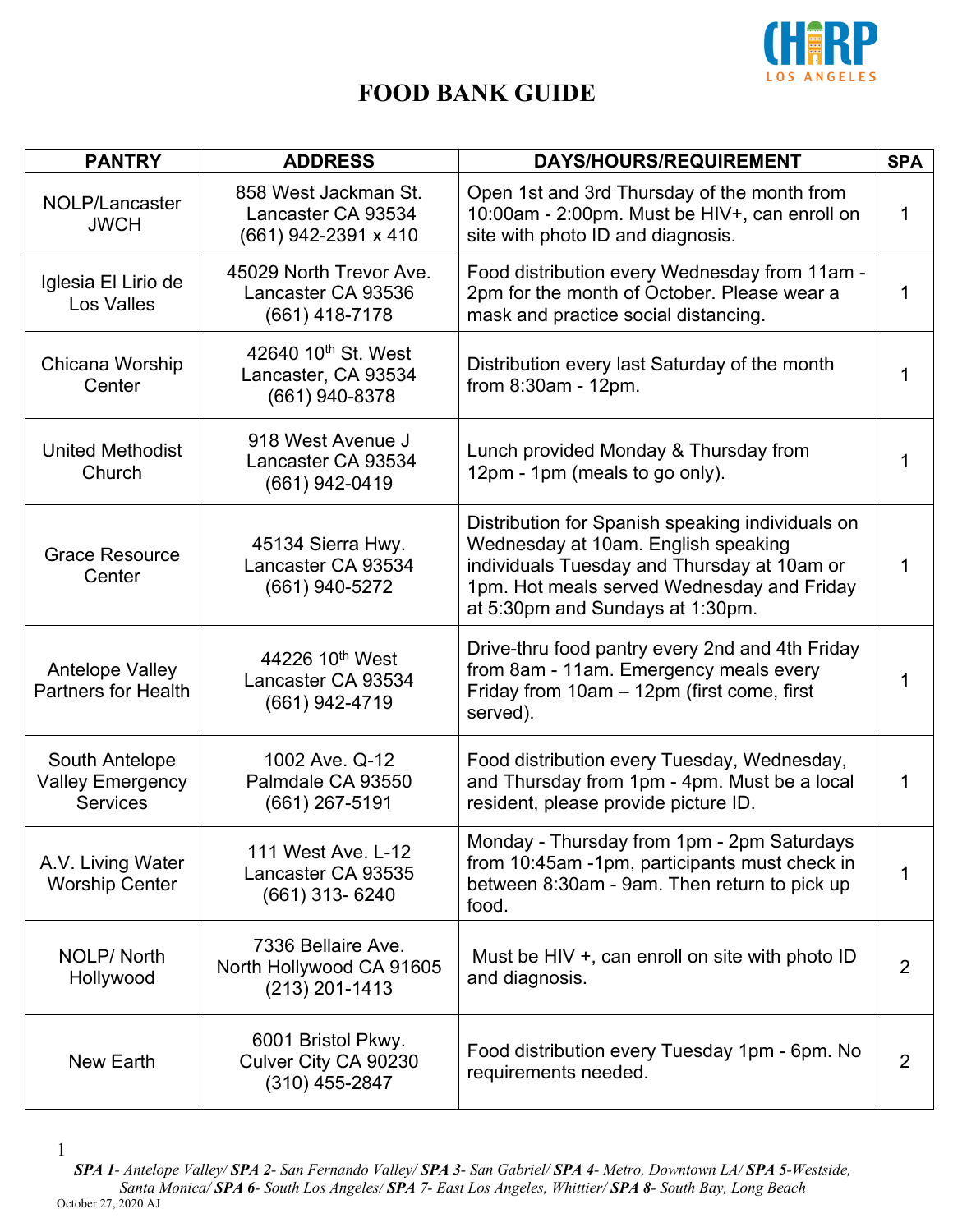

| <b>Our Redeemer</b><br>Lutheran Church<br>Pantry                         | 20025 Chase St.<br>Winnetka CA 91306<br>$(818)$ 341-3460           | Grocery distribution every Thursday from<br>10am - 2pm. A hot lunch is served at noon.                                                                                                                                            | $\overline{2}$ |
|--------------------------------------------------------------------------|--------------------------------------------------------------------|-----------------------------------------------------------------------------------------------------------------------------------------------------------------------------------------------------------------------------------|----------------|
| Meet Each Need<br>with Dignity<br>(MEND)                                 | 10641 North San Fernando<br>Rd. Pacoima CA 91331<br>(818) 896-0246 | Food distribution Tuesday and Friday from 9am<br>- 11am. Open to the public. Drive-thru only, but<br>if you don't have a car walk-in are welcome.                                                                                 | 2              |
| Santa Clarita<br><b>Valley Food Pantry</b>                               | 24133 Railroad Ave.<br>Newhall CA 91321<br>(661) 255-9078          | Distribution Monday from 11am - 2pm, Tuesday<br>and Thursday from 9am - 12pm, Wednesday<br>from 2pm - 5pm, and Saturday from 9am -<br>12pm. Must provide proof of income, address,<br>and photo ID<br>(2 clients at a time only). | $\overline{2}$ |
| St. Charles Holy<br><b>Family Service</b><br>Center                      | 10825 Moorpark St.<br>North Hollywood CA 91602<br>(818) 985-7365   | Tuesday, Wednesday, Thursday, Saturday, and<br>Sunday from 9am -11:30am. Must bring photo<br>ID.                                                                                                                                  | $\overline{2}$ |
| North Hollywood<br><b>Interfaith Food</b><br>Pantry                      | 4390 Colfax Ave.<br>Studio City CA 91604<br>(818) 760-3575         | Distribution Monday and Friday from<br>7:30am-11am. Drive thru & walk in.                                                                                                                                                         | $\overline{2}$ |
| <b>Catholic Charities</b><br>of LA, Guadalupe<br><b>Community Center</b> | 21600 Hart St.<br>Canoga Park CA 91303<br>$(213)$ 251-3549         | Distribution Monday, Wednesday, and Friday<br>from 9am - 12pm. Must provide proof of income,<br>address, picture ID, and birth certificates of the<br>children in the home.                                                       | $\overline{2}$ |
| <b>West Valley Food</b><br>Pantry                                        | 5700 Rudnick Ave.<br>Woodland Hills CA 91367<br>(818) 346-5554     | Every Monday - Thursday from 9:30am - 2pm<br>and Friday from 9:30am - 12pm must provide<br>ID.                                                                                                                                    | $\overline{2}$ |
| North Valley<br><b>Caring Services</b>                                   | 13453 Raven St.<br>North Hills CA 91343<br>(818) 891-0481          | Distribution Thursday and Friday at 9am until<br>supplies last. Must provide picture ID.                                                                                                                                          | $\overline{2}$ |
| <b>Loaves &amp; Fishes</b><br>Glendale                                   | 4322 San Fernando Rd.<br>Glendale CA 91204<br>(213) 318-5707       | Monday, Tuesday, Wednesday, and Friday from<br>10am - 1:30pm. Must provide proof of income,<br>address, and photo ID for every member of the<br>family.                                                                           | $\overline{2}$ |
| Making It<br>Happen Inc.                                                 | 11120 Oro Vista Ave.<br>Sunland CA 91040<br>$(818)$ 398-6232       | Distribution on Saturdays at 2pm. Healthy,<br>fresh, and frozen food for individuals and<br>families. Open to the public. No one leaves<br>empty-handed. No requirements. Free Hot<br>Meals on Sundays from 3:30pm - 4:30pm.      | 2              |

<sup>2</sup>

*SPA 1- Antelope Valley/ SPA 2- San Fernando Valley/ SPA 3- San Gabriel/ SPA 4- Metro, Downtown LA/ SPA 5-Westside, Santa Monica/ SPA 6- South Los Angeles/ SPA 7- East Los Angeles, Whittier/ SPA 8- South Bay, Long Beach* October 27, 2020 AJ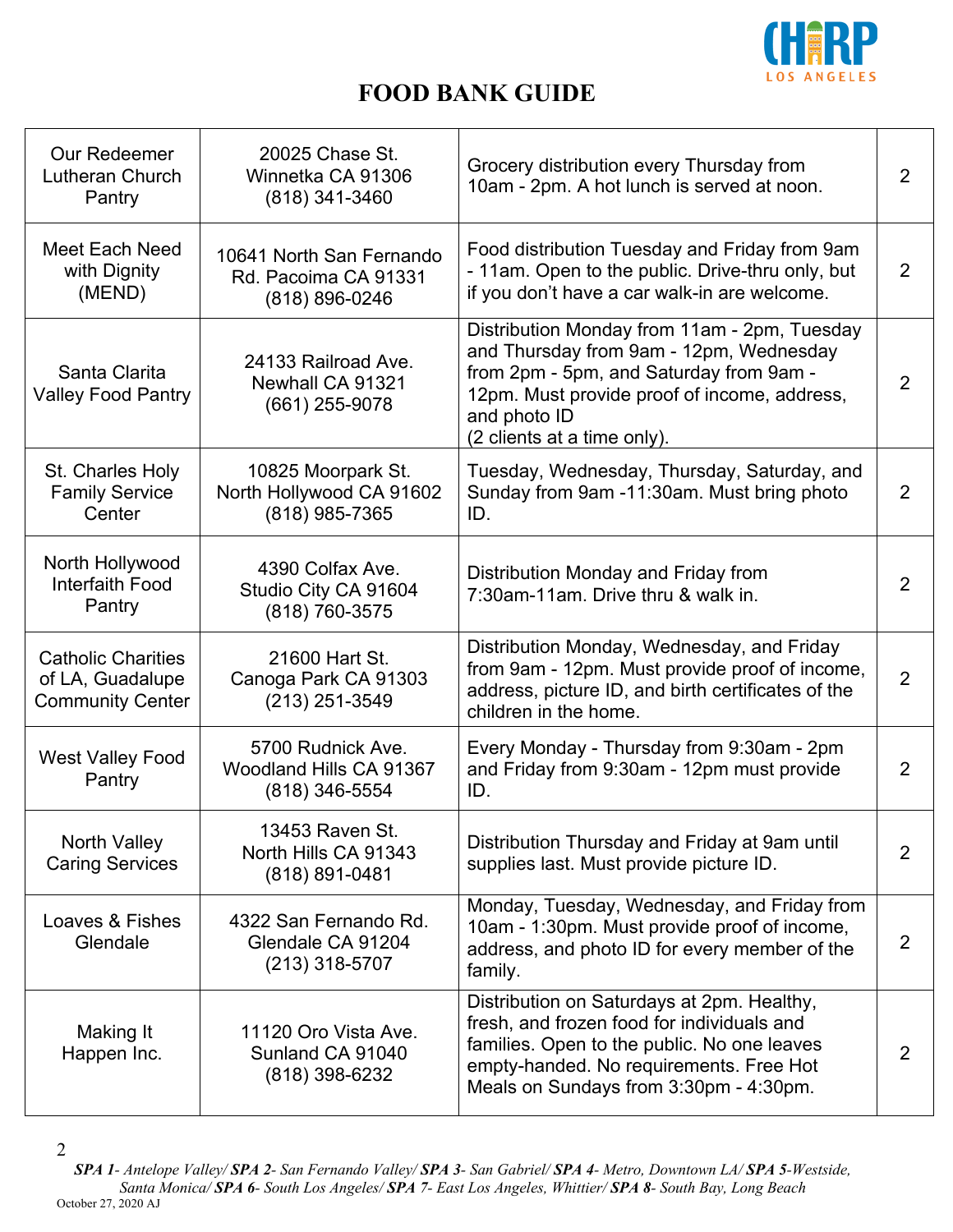

| <b>Salvation Army</b><br>Glendale                      | 300 East Angeleno Ave.<br>Burbank CA 91502<br>$(818)$ 246-5586                  | Distribution Monday - Thursday from 12pm -<br>3pm. Must be a local resident of Glendale or<br>Burbank. Must provide ID, if homeless no<br>requirements needed.                                                        | $\overline{2}$ |
|--------------------------------------------------------|---------------------------------------------------------------------------------|-----------------------------------------------------------------------------------------------------------------------------------------------------------------------------------------------------------------------|----------------|
| NOLP/Pasadena<br><b>JWCH</b> (Wesley<br>Health Center) | 1845 North Fair Oaks<br>Ave. G125<br>Pasadena CA 91103<br>(626) 744-6140 x 5206 | Every Friday from 9am - 2pm (must be HIV+<br>and enrolled in the program).                                                                                                                                            | 3              |
| Altadena SDA<br>Church                                 | 2609 North Lincoln Ave.<br>Altadena CA 91001<br>(626) 794-3953                  | Food distribution every 2 <sup>nd</sup> and 4 <sup>th</sup> Tuesday of<br>the month, from 9am - 12pm.                                                                                                                 | 3              |
| <b>Shepherd's Pantry</b><br>Irwindale                  | 1418 Arrow Hwy.<br>Irwindale CA 91706<br>(626) 305-0392                         | Distribution every Tuesday from 5pm - 7:00pm<br>must provide picture ID. Participant may only<br>pick up food twice a month in any of the<br>Shepherd's Pantry locations.                                             | 3              |
| <b>Salvation Army</b><br>Pasadena<br>Tabernacle        | 1000 East Walnut St. Suite102<br>Pasadena CA 91106<br>(626) 773-4404            | Distribution Monday - Friday from 9am -<br>11:30am. Must provide ID and proof of address.                                                                                                                             | 3              |
| San Juan Diego<br>Community<br><b>Services Center</b>  | 4171 North Tyler Ave.<br>El Monte CA 91731<br>(626) 575-7652                    | Distribution Monday - Friday from 9am - 1pm<br>must provide ID.                                                                                                                                                       | 3              |
| Shepherd's<br>Pantry<br>Glendora                       | 657 East Arrow Hwy Suite J<br>Glendora CA 91740<br>(626) 852-7630               | Distribution every Tuesday from 5pm - 7:00pm<br>must provide picture ID. Participant may only<br>pick up food twice a month in any of the<br>Shepherd's Pantry locations.                                             | 3              |
| NOLP/Claremont<br><b>Foothill AIDS</b><br>Project      | 233 West Harrison Ave.<br>Claremont CA 91711<br>$(213)$ 201-1434                | 2nd and 4th Wednesday of the month from 2pm<br>- 4pm. Must be HIV+, can enroll on site with<br>photo ID and diagnosis.                                                                                                | 3              |
| Lincoln Avenue<br><b>Baptist Church</b>                | 1180 North Lincoln Ave.<br>Pasadena CA 91103<br>(626) 798-9163                  | Distribution every Wednesday from<br>10am - 12pm.                                                                                                                                                                     | 3              |
| Pasadena<br><b>Job Center</b>                          | 500 North Lake Ave.<br>Pasadena CA 91101<br>(626) 440-0112                      | Food box distribution every 1 <sup>st</sup> and 3 <sup>rd</sup> Friday of<br>the month from 10am - 1pm. Must call ahead,<br>provide proof of address and picture ID. Only<br>serving Altadena and Pasadena residents. | 3              |

*SPA 1- Antelope Valley/ SPA 2- San Fernando Valley/ SPA 3- San Gabriel/ SPA 4- Metro, Downtown LA/ SPA 5-Westside, Santa Monica/ SPA 6- South Los Angeles/ SPA 7- East Los Angeles, Whittier/ SPA 8- South Bay, Long Beach* October 27, 2020 AJ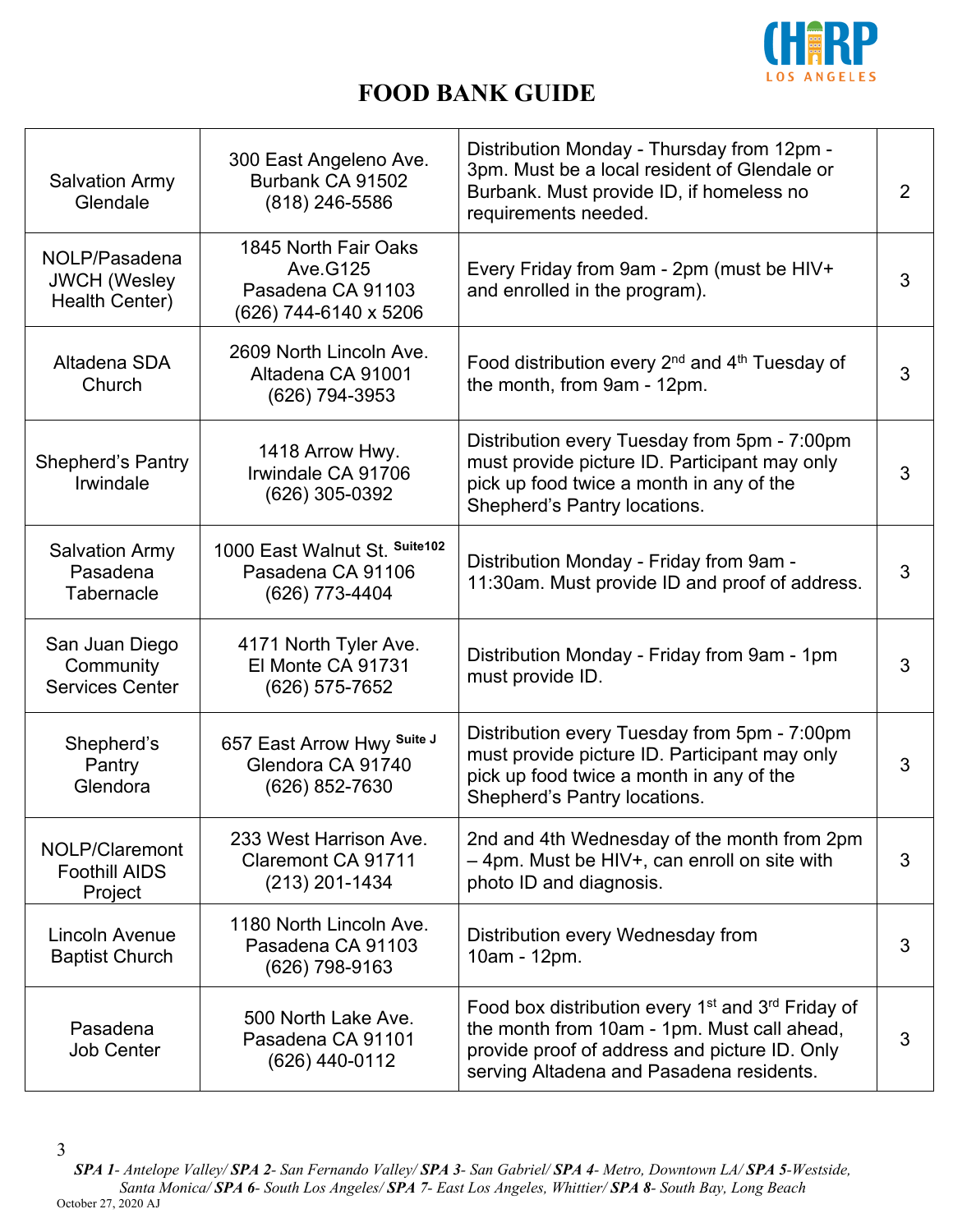

| <b>Foothill Unity</b><br>Center                | 191 North Oak Ave.<br>Pasadena CA 91107<br>(626) 584-7420           | Drive-thru distribution every Tuesday and Friday<br>from 9am - 11:30am. Wednesday from 1pm -<br>3:30pm. Must provide picture ID.                                                             | 3 |
|------------------------------------------------|---------------------------------------------------------------------|----------------------------------------------------------------------------------------------------------------------------------------------------------------------------------------------|---|
| Friends In<br>Deed                             | 444 East Washington Blvd.<br>Pasadena CA 91104<br>(626) 797-2402    | Distribution Tuesday and Wednesday from<br>10am - 3pm. Thursday from 10am - 1pm. Must<br>provide picture ID.                                                                                 | 3 |
| St. Andrew<br><b>Catholic Church</b>           | 140 Chestnut St.<br>Pasadena CA 91103<br>(626) 792-4183             | Distribution every Saturday from 7:30am -<br>10:30am. Seniors 60 + every Wednesday from<br>9:30am -10:30am.                                                                                  | 3 |
| <b>Inland Valley Hope</b><br><b>Partners</b>   | 660 North Mountain Ave.<br>Claremont CA 91711<br>$(909)$ 622-3806   | Monday - Thursday from 9am - 3pm. Must<br>provide ID for every household member, proof<br>of income, and proof of address.                                                                   | 3 |
| San Gabriel<br><b>Mission Food</b><br>Pantry   | 428 South Mission Dr.<br>San Gabriel, CA 91776<br>(626) 457-3035    | Distribution is every Sunday from<br>7am - 9am.                                                                                                                                              | 3 |
| <b>Inland Valley Hope</b><br><b>Partners</b>   | 209 West Pearl St. Suite103,<br>Pomona CA 91768<br>$(909)$ 622-3806 | Monday - Thursday from 9am - 3pm. Must show<br>ID for every household member, proof of<br>income, and proof of address.                                                                      | 3 |
| L.A Regional<br>Food Bank                      | 1441 Santa Anita Ave.<br>South El Monte CA 91733<br>(626) 575-5431  | Distribution is by appointment only, days may<br>vary.                                                                                                                                       | 3 |
| <b>Holy Family</b><br>Giving Bank              | 1524 Fremont Ave.<br>South Pasadena CA 91030<br>(626) 403-6140      | Distribution every Monday from 9am - 10:45am.<br>Must be a local resident, provide proof of<br>address and ID. Due to Covid-19 distribution is<br>open to the public, just bring picture ID. | 3 |
| <b>Sacred Heart</b><br><b>Catholic Church</b>  | 2889 Lincoln Ave.<br>Altadena CA 91001<br>(626) 794-2046            | Distribution every 1 <sup>st</sup> and 3 <sup>rd</sup> Wednesday of the<br>month from 9am - 11am. Must wear a mask.                                                                          | 3 |
| <b>Baldwin Park</b><br><b>Bilingual Church</b> | 13965 Ramona Pkwy.<br>Baldwin Park CA 91706<br>(626) 727-2018       | Food distribution every Wednesday from<br>3pm-7pm.                                                                                                                                           | 3 |
| La Casa                                        | 203 East Mission Rd.<br>San Gabriel CA 91776<br>(626) 286-2144      | Distribution every $1st$ and $3rd$ Friday of the month<br>at 2pm.                                                                                                                            | 3 |

<sup>4</sup>

*SPA 1- Antelope Valley/ SPA 2- San Fernando Valley/ SPA 3- San Gabriel/ SPA 4- Metro, Downtown LA/ SPA 5-Westside, Santa Monica/ SPA 6- South Los Angeles/ SPA 7- East Los Angeles, Whittier/ SPA 8- South Bay, Long Beach* October 27, 2020 AJ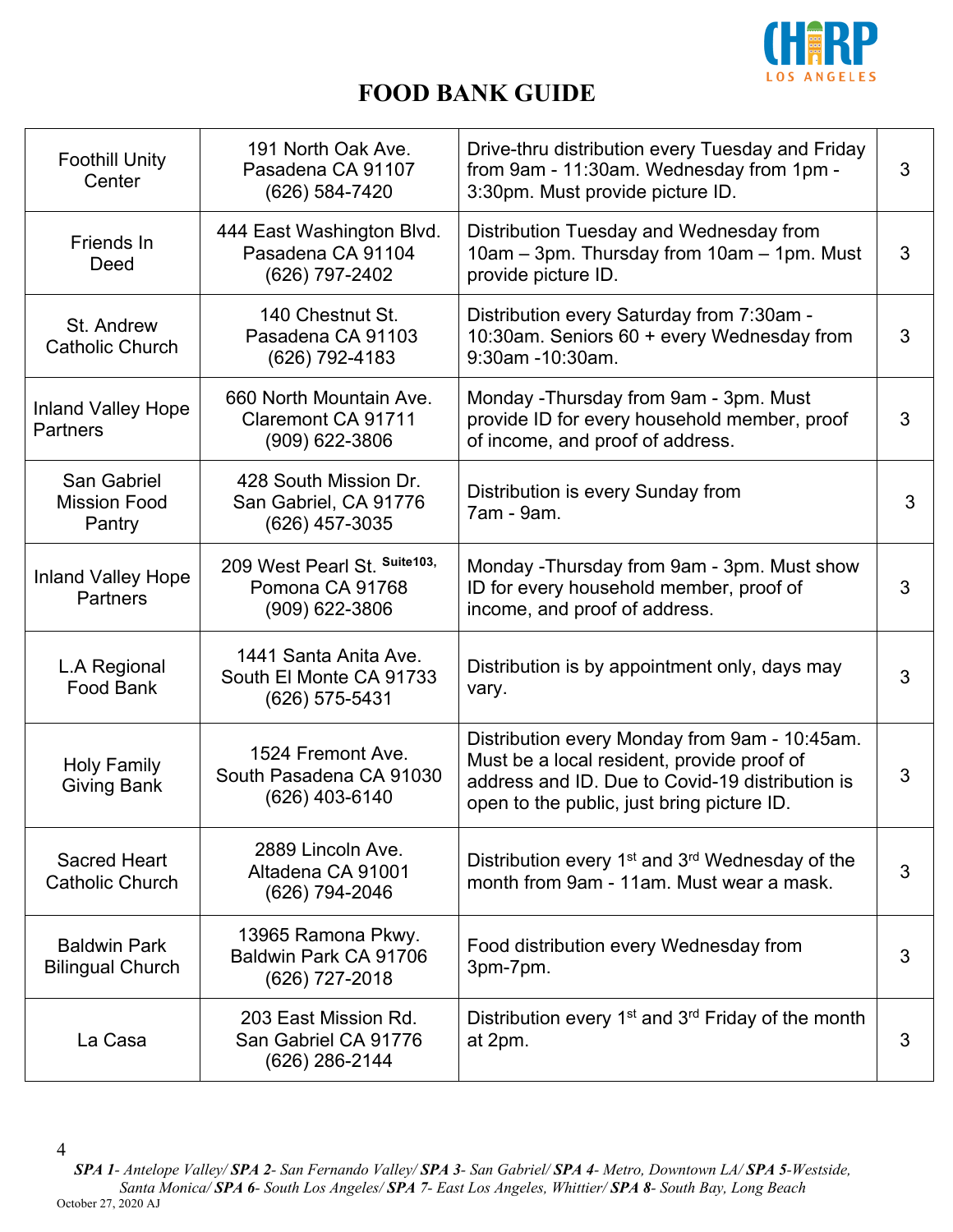

| <b>First Baptist</b><br>Church of<br>Alhambra                | 101 South Atlantic Blvd.<br>Alhambra CA 91801<br>(626) 570-1511              | Distribution every Thursday at 1pm.                                                                                                                                               | 3              |
|--------------------------------------------------------------|------------------------------------------------------------------------------|-----------------------------------------------------------------------------------------------------------------------------------------------------------------------------------|----------------|
| Epiphany<br><b>Episcopal Church</b>                          | 2808 Altura St.<br>Los Angeles, CA 90031<br>(323) 227-9931                   | Distribution every $2^{nd}$ and $4^{th}$ Friday of the month<br>at 8:30am until supplies last, arrive early.                                                                      | $\overline{4}$ |
| Hollywood<br>Community<br><b>Job Center</b>                  | 5669 De Longpre Ave.<br>Los Angeles CA 90028<br>$(323)$ 469-9002             | Food distribution every Thursday at 10:30am<br>(please arrive early as food runs out fast). Every<br>Friday from 10am-11am. Please wear a mask<br>and practice social distancing. | 4              |
| People's Pantry<br>LA                                        | 5338 Alhambra Ave.<br>El Sereno CA 90032<br>peoplespantryla@gmail.com        | Distribution every other Sunday at 11am. No<br>requirements needed.                                                                                                               | $\overline{4}$ |
| <b>TDC Mobile Food</b><br><b>Bank Santa Ynez</b>             | 2127 Santa Ynez St.<br>Los Angeles CA 90012<br>$(213)$ 273-7000              | Food distribution every Monday from<br>2:30pm - 3:30pm.                                                                                                                           | 4              |
| <b>TDC Mobile Food</b><br><b>Bank William</b><br>Mead        | 293 Cardinal St.<br>Los Angeles CA 90012<br>(213) 273-7000                   | Food distribution every Monday from<br>2:30pm - 3:30pm                                                                                                                            | $\overline{4}$ |
| <b>TDC Mobile Food</b><br><b>Bank Pueblos</b>                | 54th Street &<br>Long Beach Ave.<br>Los Angeles CA 90011<br>$(213)$ 273-7000 | Food Distribution every Monday from<br>2:30pm - 3:30pm.                                                                                                                           | 4              |
| <b>Victory Outreach</b><br>El Sereno                         | 4752 Huntington Dr. S,<br>Los Angeles CA 90032<br>(323) 227-5564             | Food distribution every other Tuesday, from<br>9am - 12pm.                                                                                                                        | $\overline{4}$ |
| <b>Brownson House</b><br>Community<br><b>Services Center</b> | 1307 Warren St.<br>Los Angeles CA 90033<br>$(213)$ 251-3512                  | Distribution Monday - Friday from 9am -1pm<br>must provide ID.                                                                                                                    | 4              |
| <b>Salvation Army</b><br><b>Hollywood Corps</b>              | 5941 Hollywood Blvd.<br>Los Angeles CA 90028<br>(323) 960-0640 ext. 1663     | Distribution on Thursday's from 9am - 11am.                                                                                                                                       | $\overline{4}$ |
| S.A.L.E                                                      | 421 South Bixel. St<br>Los Angeles CA 90017<br>$(213)480-1052$               | Distribution every $2^{nd}$ and $4^{th}$ Wednesday of the<br>month from 4pm - 6pm, must provide ID. Please<br>call to reserve a bag.                                              | 4              |
| <b>The Great Vision</b><br>Church                            | 4465 West Melrose Ave.<br>Los Angeles CA 90029<br>(323) 667-9920             | Food distribution every 1 <sup>st</sup> and 3 <sup>rd</sup> Saturday of<br>the month from 7am - 6:30pm. No requirements.                                                          | 4              |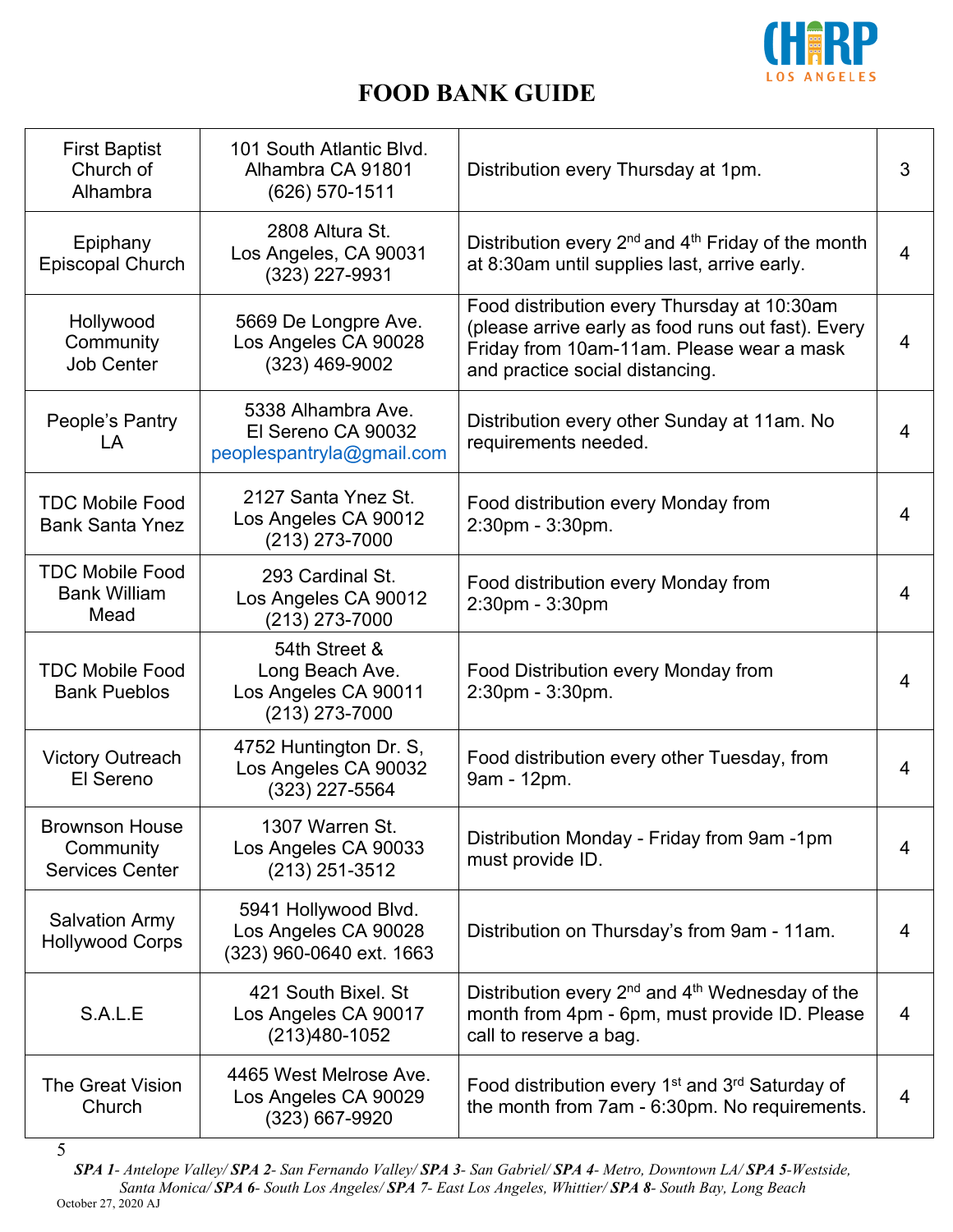

| <b>NOLP</b><br>The David Geffen                                  | 611 South Kingsley Dr.<br>Los Angeles CA 90005<br>$(213)$ 201-1600       | Wednesdays and Fridays 10:30am -12pm and<br>2:00pm - 5:00pm (Closed first Friday of the<br>Month) Must be HIV+, can enroll on site with<br>photo ID and diagnosis.                                                                                   | $\overline{4}$ |
|------------------------------------------------------------------|--------------------------------------------------------------------------|------------------------------------------------------------------------------------------------------------------------------------------------------------------------------------------------------------------------------------------------------|----------------|
| <b>NOLP</b><br><b>Project Angel</b><br>Food                      | 922 Vine St.<br>Los Angeles CA 90038<br>$(213)$ 201-1451                 | Saturdays from 12:00 - 4:00 Must be HIV+, can<br>enroll on site with photo ID and diagnosis.                                                                                                                                                         | $\overline{4}$ |
| Charismatic<br>Evangelical<br><b>Ministries</b><br>International | 439 South Western St.<br>#1009<br>Los Angeles CA 90020<br>(213) 219-3228 | Food distribution every 1 <sup>st</sup> , 2 <sup>nd</sup> , and 3 <sup>rd</sup><br>Sunday of the month from 1pm - 2pm. No<br>requirements.                                                                                                           | $\overline{4}$ |
| St. James<br><b>Episcopal Church</b>                             | 3903 Wilshire Blvd.<br>Los Angeles CA 90010<br>$(213)$ 388-3417          | Hot meals are served Tuesday from 12pm -<br>3pm. Groceries are distributed on Thursday<br>from 8am - 9am. Hot meals are served on<br>Friday from 3:30pm - 5pm. Breakfast, clean<br>clothes & hot showers are provided on Saturday<br>from 9am - 1pm. | 4              |
| <b>Rosewood United</b><br><b>Methodist Church</b>                | 4101 Rosewood Ave.<br>Los Angeles CA 90004<br>$(323)$ 423-5961           | Food distribution every other Saturday from<br>8:30am - 10:30am.                                                                                                                                                                                     | $\overline{4}$ |
| Ananda Marga<br>of Los Angeles                                   | 1245 South Norton Ave.<br>Los Angeles CA 90019<br>(818) 414-7737         | Food distribution every Thursday and Friday.<br>Sign in from 7am - 8:00am.                                                                                                                                                                           | $\overline{4}$ |
| Silverlake<br>Community<br>Church                                | 2930 Hyperion Ave.<br>Los Angeles CA 90027<br>$(323) 663 - 3151$         | Food distribution every Wednesday from<br>5:00pm - 6:30pm. Must provide proof of<br>income and proof of address.                                                                                                                                     | $\overline{4}$ |
| Wilshire<br>Presbyterian<br>Church                               | 309 South Oxford Ave.<br>Los Angeles CA 90020<br>(213) 387-5387          | Food distribution every Monday from<br>8am - 12pm. No requirements.                                                                                                                                                                                  | 4              |
| St. Francis<br>Center                                            | 1835 South Hope St.<br>Los Angeles CA 90015<br>(213) 747-5347            | Distribution Wednesday, Thursday, and<br>Saturdays from 9am to 11am. Please bring own<br>bags. ID required.                                                                                                                                          | 4              |
| <b>Bread of Life</b><br>Foursquare<br><b>Gospel Church</b>       | 5179 West Washington St.<br>Los Angeles CA 90016<br>(323) 939-4716       | Food distribution every Wednesday at 11am.                                                                                                                                                                                                           | 4              |
| <b>Manos Que</b><br>Sobreviven                                   | 3010 Estara Ave.<br>Los Angeles CA 90065<br>$(323)$ 399-4883             | Food distribution every Tuesday from<br>10am - 12pm. No requirements                                                                                                                                                                                 | $\overline{4}$ |

6 *SPA 1- Antelope Valley/ SPA 2- San Fernando Valley/ SPA 3- San Gabriel/ SPA 4- Metro, Downtown LA/ SPA 5-Westside, Santa Monica/ SPA 6- South Los Angeles/ SPA 7- East Los Angeles, Whittier/ SPA 8- South Bay, Long Beach* October 27, 2020 AJ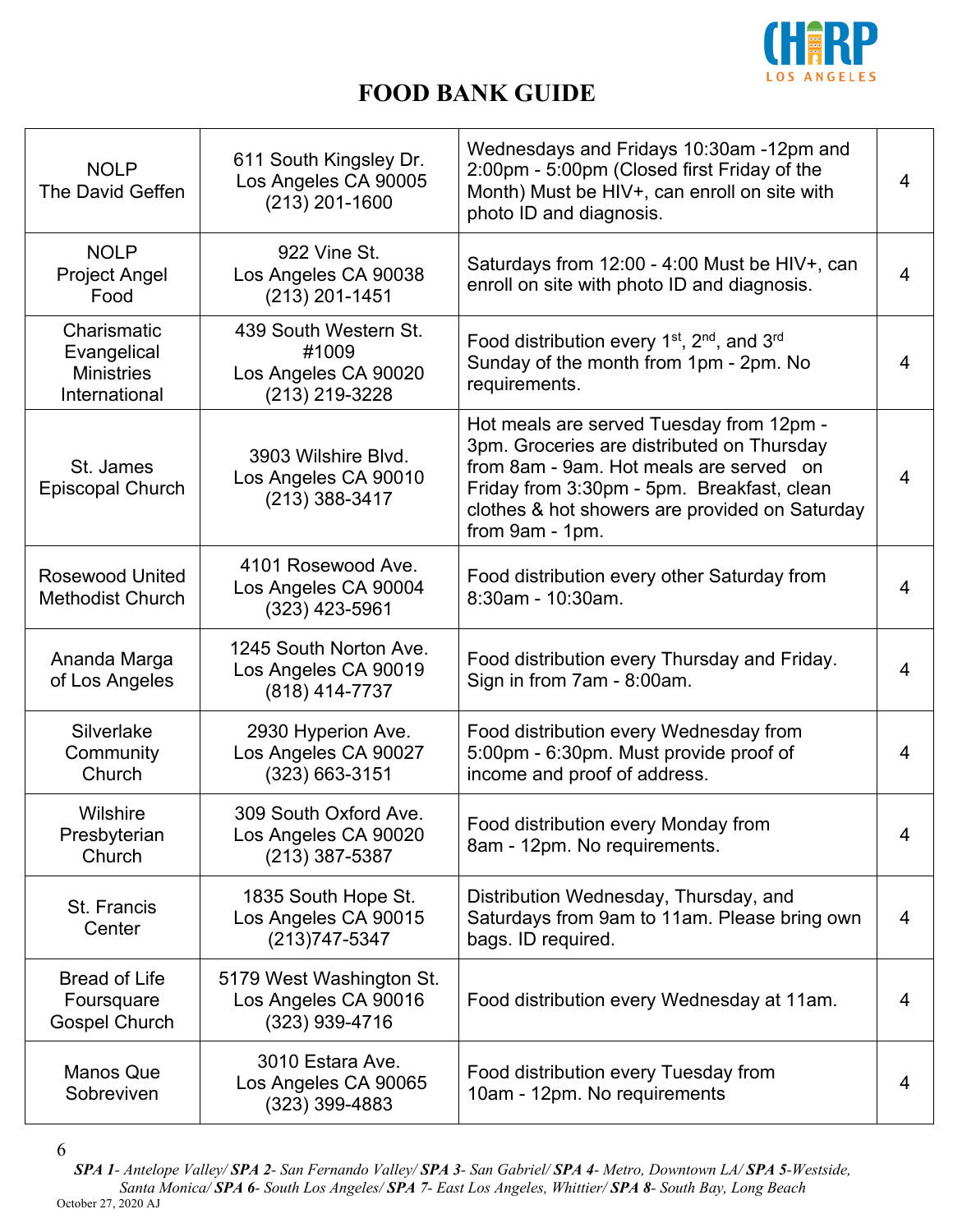

| <b>Greater West</b><br>Hollywood<br>Coalition                                       | 5939 Hollywood Blvd.<br>Los Angeles CA 90028<br>$(323)$ 462-2032               | Community meals are served Monday - Friday<br>from $6pm - 7:45pm$ . (Meals to go)                                                                | $\overline{4}$ |
|-------------------------------------------------------------------------------------|--------------------------------------------------------------------------------|--------------------------------------------------------------------------------------------------------------------------------------------------|----------------|
| Hollywood<br>Lutheran Church                                                        | 1733 North New<br>Hampshire Ave.<br>Los Angeles CA 90027<br>$(323) 667 - 1212$ | Food distribution is every Wednesday from<br>11am - 1pm. Bring your own bags, no<br>requirements needed.                                         | $\overline{4}$ |
| <b>All Saints</b><br>Conference                                                     | 3431 Portola Ave.<br>Los Angeles CA 90032<br>$(323)$ 675-4873                  | Distribution every 2nd and 4th Saturday<br>9am - 11am. Must provide picture ID.                                                                  | 4              |
| Hathaway Children<br>& Family Services                                              | 840 North Ave, 66<br>Los Angeles CA 90042<br>(323) 257-9600                    | Distribution for the month of November will be<br>November 10,11, 12, 23, 24 and 25. Must call to<br>register, must be local residents.          | $\overline{4}$ |
| Metropolitan<br>Community<br>Church of Los<br>Angeles                               | 4607 Prospect Ave.<br>Los Angeles CA 90027<br>(323) 669-3434                   | Food distribution every Saturday from<br>6am - 10am.                                                                                             | $\overline{4}$ |
| <b>Christian Food</b><br>Center                                                     | 1355 East Washington Blvd.<br>Los Angeles CA 90021<br>(213) 716-9115           | Food distribution Tuesday - Friday from 9am -<br>3:30pm and Saturday from 9am - 12pm.                                                            | $\overline{4}$ |
| Centro Maravilla                                                                    | 4716 East Cesar<br>Chavez Ave.<br>Los Angeles CA 90022<br>(323) 260-2805       | Appointments are Monday - Friday from 9am -<br>4:30pm. Closed every Wednesday. Must<br>schedule an appointment. No other<br>requirements needed. | 4              |
| Immanuel<br>Presbyterian<br>Church                                                  | 663 South Berendo St.<br>Los Angeles CA 90005<br>(213) 389-3191                | Food distribution Monday, Wednesday, and<br>Friday from 8am - 1pm. Every Saturday from<br>8am - 10am. No requirements needed.                    | 4              |
| <b>Children's Hospital</b><br>Los Angeles                                           | 5000 Sunset Blvd. 7th Floor<br>Los Angeles CA 90027<br>$(323)$ 361-5981        | Wednesday from 10am - 11am. Bring your own<br>bags.                                                                                              | $\overline{4}$ |
| <b>First Southern</b><br><b>Baptist Church of</b><br>Hollywood                      | 1528 North Wilton PI.<br>Hollywood CA 90028<br>$(323)$ 466-9631                | Distribution Mondays at 9:30am until supplies<br>last. Fridays at 5pm, must line up at 4pm for<br>number, bring your own bags.                   | 4              |
| Estrella Del Mar<br>De Los Angeles<br><b>Regis House</b><br><b>Community Center</b> | 2212 Beverly Blvd.<br>Los Angeles CA 90057<br>$(213)$ 380-8168                 | Distribution every $2^{nd}$ and $4^{th}$ Thursday of the<br>month from 10am - 11am. Bring your own bags.<br>Must provide valid ID.               | 4              |

<sup>7</sup>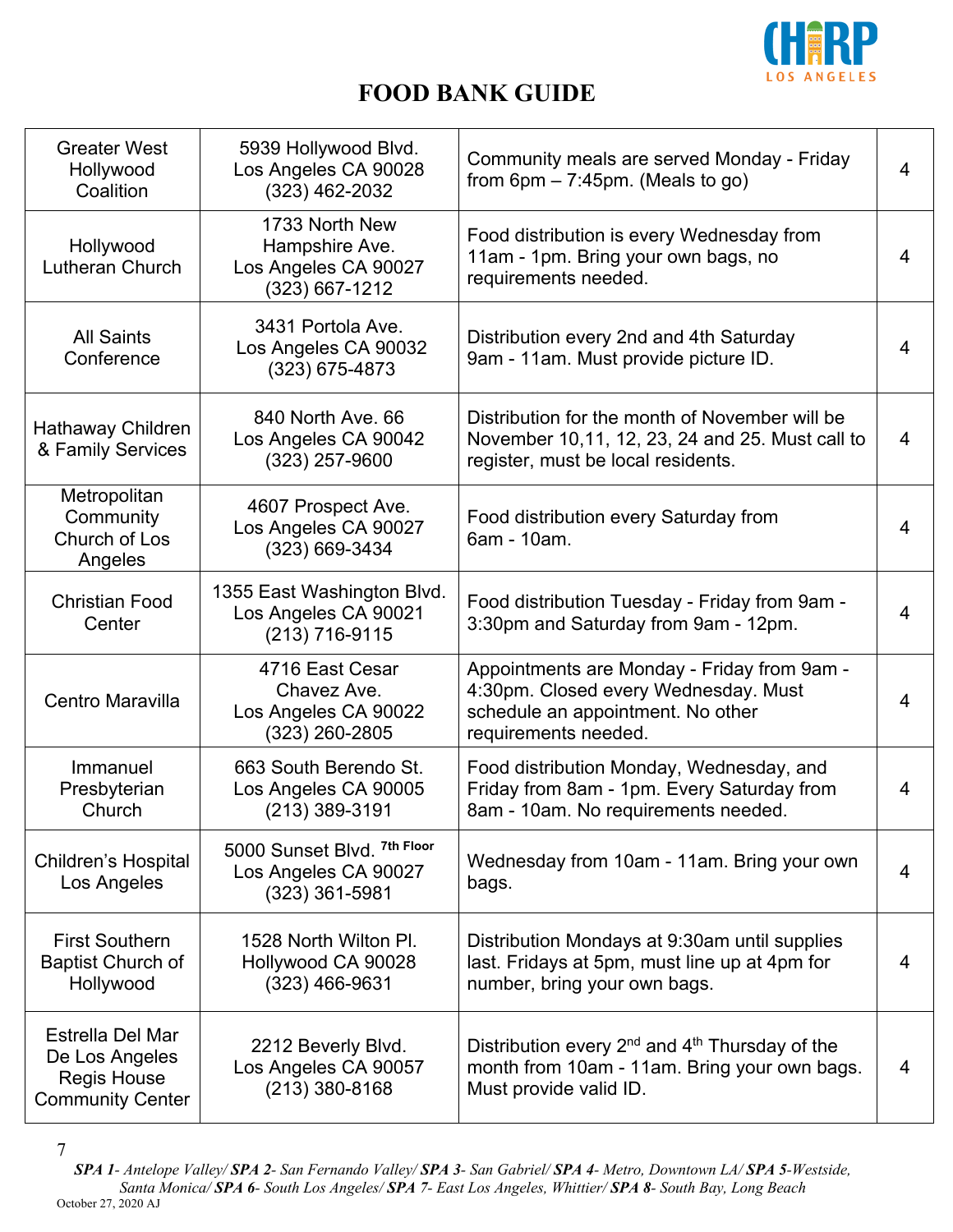

| <b>Catholic Charities</b><br>St. Roberts             | 211 3rd Ave.<br>Los Angeles CA 90291<br>$(310)$ 392-8701          | Lunch distribution Saturday's from 9am - 2pm.                                                                                                                                                                               | 5 |
|------------------------------------------------------|-------------------------------------------------------------------|-----------------------------------------------------------------------------------------------------------------------------------------------------------------------------------------------------------------------------|---|
| <b>Church on Pearl</b>                               | 1520 Pearl St.<br>Santa Monica CA 90405<br>$(310)$ 310-1384       | Food distribution every Wednesday from<br>2:30pm - 5:30pm. No requirements needed.                                                                                                                                          | 5 |
| <b>Allies for Every</b><br>Child                     | 12120 Wagner St.<br>Culver City CA 90230<br>$(310)846 - 4100$     | Drive-Through for Produce and Meals<br>every Saturday 11am-1pm. RSVP required at:<br>AlliesFreeFoodDriveThru.Eventbrite.com                                                                                                 | 5 |
| <b>Venice Family</b><br>Clinic                       | 2509 Pico Blvd.<br>Santa Monica CA 90405<br>$(310) 664 - 7525$    | Food distribution every Tuesday from<br>10am - 12pm. No requirements needed, please<br>arrive early.                                                                                                                        | 5 |
| Virginia Avenue<br>Park                              | 2200 Virginia Ave.<br>Santa Monica CA 90405<br>(424) 410-1354     | Must schedule an appointment. Only for Santa<br>Monica residents or families that have children<br>enrolled in Santa Monica Unified School District.                                                                        | 5 |
| St. Gerard's<br><b>Catholic Church</b>               | 4439 Inglewood Blvd.<br>Los Angeles CA 90066<br>(310) 390-5034    | Every Tuesday and Thursday from 9am - 12pm<br>and from 1pm - 3pm. Must bring ID, proof of<br>address, and proof of income.<br>(Local residents only).                                                                       | 5 |
| St. Joseph Center                                    | 204 Hampton Dr.<br>Venice Beach CA 90291<br>$(310)$ 396-6468      | Distribution Monday from 10am - 1pm, Tuesday<br>and Thursday from 12pm - 3pm clients must<br>bring their own bags. Due to COVID-19, call<br>beforehand.                                                                     | 5 |
| The Bible<br>Tabernacle                              | 1761 Washington Way.<br>Venice CA 90291<br>$(310)$ 821-6116       | Food distribution every Monday, Wednesday,<br>and Friday at 9:30am.                                                                                                                                                         | 5 |
| <b>Florence Firestone</b><br><b>Community Center</b> | 7807 South Compton Ave.<br>Compton CA 90001<br>$(323) 586 - 6502$ | Food distributions Monday from 2pm - 4pm,<br>Tuesday from 9am - 11am and 2pm - 4pm,<br>Thursday from 9am - 11am and 2pm - 4pm, and<br>Friday from 9am - 11am and 2pm - 4pm. By<br>appointment only. Closed every Wednesday. | 6 |
| St. Vincent De<br>Paul<br>Church                     | 621 West Adams Blvd.<br>Los Angeles CA 90007<br>(213) 749-8950    | Food distribution every Saturday from 7am -<br>8am. Must provide ID and school picture ID<br>(if any kids in the family).                                                                                                   | 6 |

<sup>8</sup>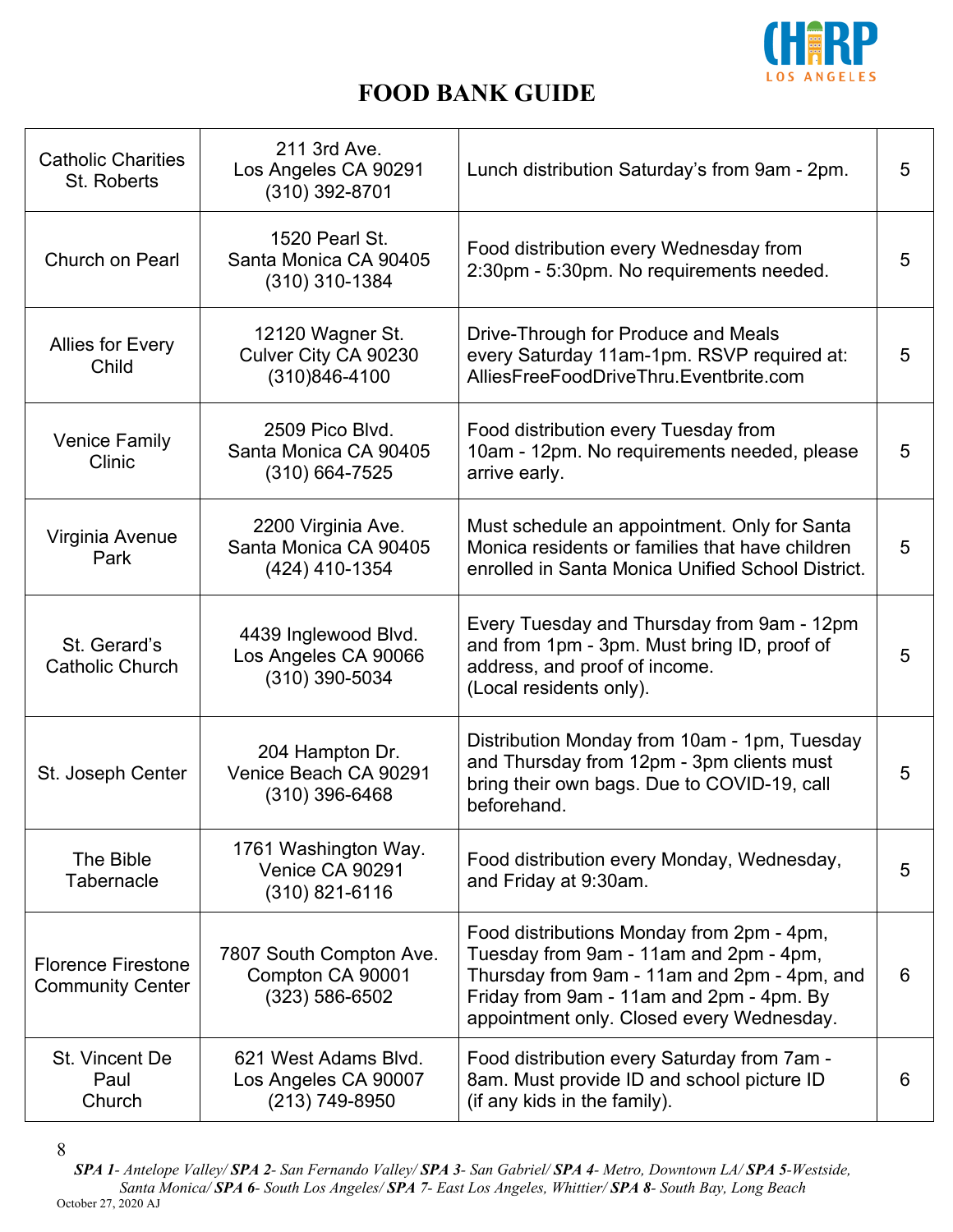

| Community<br>Reflections Inc.                           | 10020 South Western Ave.<br>Los Angeles CA 90047<br>$(323) 674 - 4376$           | Food distribution every Friday, 12pm - 3pm. No<br>requirements needed.                    | 6 |
|---------------------------------------------------------|----------------------------------------------------------------------------------|-------------------------------------------------------------------------------------------|---|
| St. Agnes Parish                                        | 1428 West Adams Blvd.<br>Los Angeles CA 90007<br>(323) 731-2464                  | Food distribution every Tuesday at 10:30am, no<br>requirements needed.                    | 6 |
| <b>NOLP</b><br>Oasis                                    | 1807 East 120th St.<br>(parking lot)<br>Los Angeles CA 90059<br>$(213)$ 201-1451 | Distribution every Thursday from 10:30 - 1:00<br>Must be HIV+, must be enrolled.          | 6 |
| <b>All Peoples</b><br><b>Community Center</b>           | 822 East 20 <sup>th</sup> St.<br>Los Angeles CA 90011<br>(213) 747-6357          | Distribution every Friday from 9:30am - 1pm.                                              | 6 |
| <b>Paramount Care</b><br>Foundation                     | 8206 Alondra Blvd.<br>Paramount CA 90723<br>(562) 531-6820                       | Food distribution every Friday 8am - 10am.<br>Please wear a face covering.                | 6 |
| Word of Faith<br>Center                                 | 107 West Artesia Blvd.<br>Compton CA 90220<br>$(310)$ 963-7143                   | Food distribution every Saturday at 10am.                                                 | 6 |
| Ministerio a la Luz<br>de la Palabra                    | 111 North Long Beach Blvd.<br>Compton CA 90221<br>$(310)$ 365-2277               | Food distribution every Saturday from<br>8am - 10am.                                      | 6 |
| <b>Praise Chapel</b><br>Florence<br>Community<br>Church | 1750 East Florence Ave.<br>Los Angeles CA 90001<br>(626) 483-5728                | Every other Wednesday from 9am - 10:30am.                                                 | 6 |
| Presentation of<br>Mary Catholic                        | 6406 Parmelee Ave.<br>Los Angeles CA 90001<br>$(323) 585 - 0570$                 | Distribution is every Friday from 6:00am -<br>8:30am. Please call to verify distribution. | 6 |
| Shields for<br><b>Families Social</b><br>Service Agency | 11705 Deputy Yamamoto Pl.<br>Lynwood CA 90262<br>(323) 242-5000                  | Distribution every Thursday from 10am - 2pm,<br>arrive early.                             | 6 |
| <b>New Direction</b><br>Community<br>Program            | 1756 West 82 <sup>nd</sup> St.<br>Los Angeles CA 90047<br>(323) 291-0035         | Distribution every $2^{nd}$ and $4^{th}$ Saturday of the<br>month from 1:30pm - 2:30pm.   | 6 |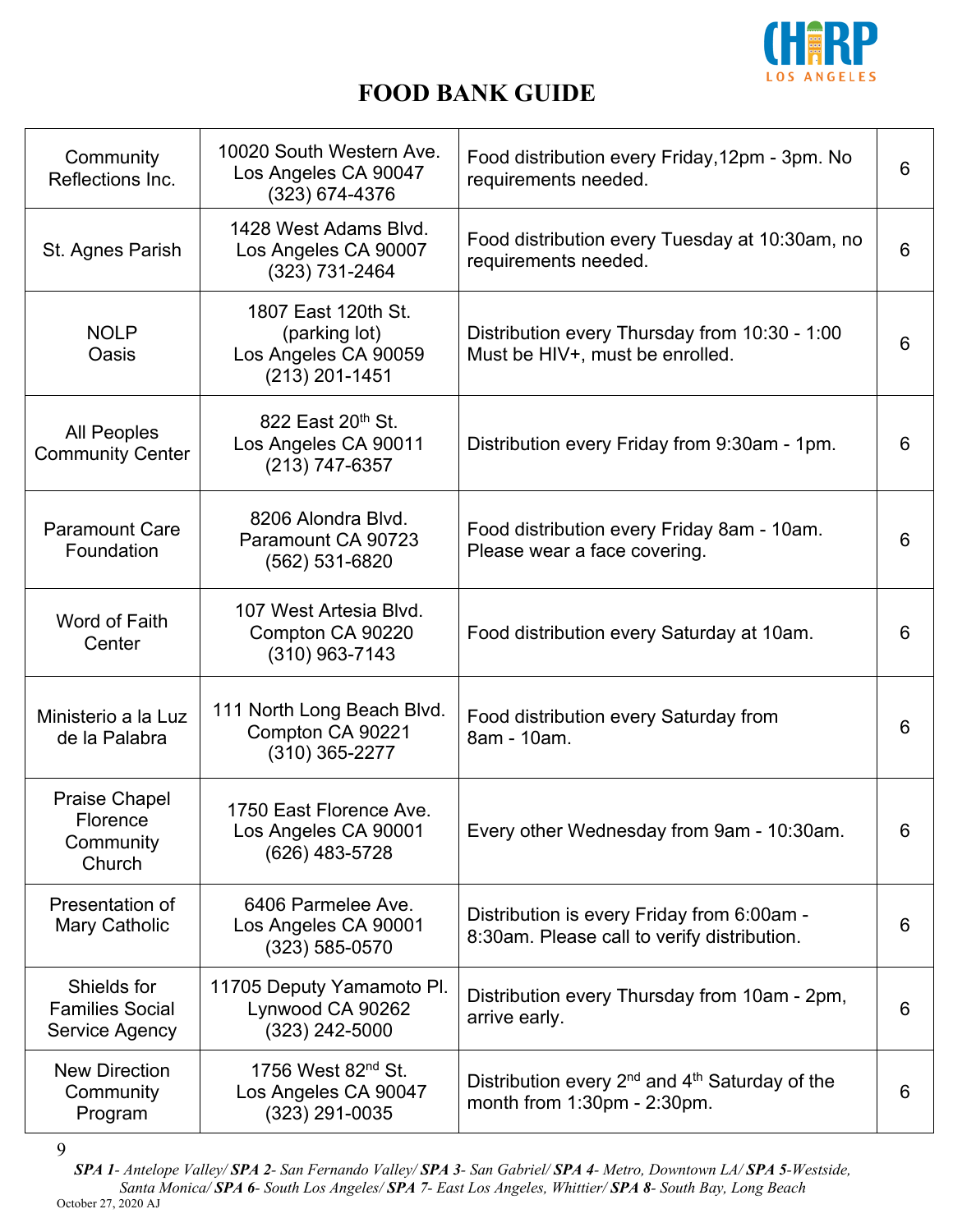

| <b>Avalon Gardens</b>                                                           | 701 East 88th Pl.<br>Los Angeles CA 90002<br>$(323)$ 939-4716         | Food distribution every Wednesday from<br>$1pm - 3pm$ .                                                                                                                                                                                                                                    | 6              |
|---------------------------------------------------------------------------------|-----------------------------------------------------------------------|--------------------------------------------------------------------------------------------------------------------------------------------------------------------------------------------------------------------------------------------------------------------------------------------|----------------|
| St. Cecilia<br><b>Catholic Church</b>                                           | 4230 South Normandie Ave.<br>Los Angeles CA 90037<br>$(323)$ 294-6628 | Food distribution every 3rd Saturday of the<br>month at 9:30am. No requirements needed.                                                                                                                                                                                                    | 6              |
| Christ<br>GospelPrayer<br>Center                                                | 4228 South Vermont Ave.<br>Los Angeles CA 90037<br>$(323)$ 732-1394   | Food distribution every Wednesday at 11am. No<br>requirements needed.                                                                                                                                                                                                                      | 6              |
| St. Thomas<br>Center                                                            | 2727 West Pico Blyd.<br>Los Angeles CA 90006<br>(323) 737-3325        | Food distribution every 2 <sup>nd</sup> and 3 <sup>rd</sup> Saturday of<br>the month at 6am. Only for local residents, must<br>bring proof of address and ID.                                                                                                                              | 6              |
| <b>First African</b><br>American<br><b>Methodist</b><br><b>Episcopal Church</b> | 2270 South Harvard Blvd.<br>Los Angeles CA 90018<br>$(323)$ 735-1251  | Food distribution every 4 <sup>th</sup> Saturday of the<br>month from 8am - 12pm, must provide ID.                                                                                                                                                                                         | 6              |
| Central<br>Neighborhood<br><b>Health Foundation</b>                             | 2614 South Grand Ave.<br>Los Angeles CA 90007<br>$(323)$ 234-5000     | Distribution every 1 <sup>st</sup> and 3 <sup>rd</sup> Monday of the<br>month at 12pm. Only the first 100 people will be<br>served.                                                                                                                                                        | 6              |
| <b>Central City</b><br>Neighborhood<br><b>Partners</b>                          | 501 South Bixel St.<br>Los Angeles CA 90017<br>$(213)$ 482-8618       | Food bank distribution Thursdays from<br>9am - 1pm. First come first serve basis, no<br>requirements needed.                                                                                                                                                                               | 6              |
| Long Beach<br><b>Community Table</b><br><b>Food Relief</b>                      | 9038 Artesia Blvd.<br>Bellflower CA 90706<br>(562) 548-0774           | Food distribution Tuesday and Wednesday<br>5:30pm - 7pm, Friday 12pm - 4pm, and<br>Saturday 12pm - 2pm.                                                                                                                                                                                    | 7              |
| <b>Bienestar</b><br>East Los Angeles                                            | 5326 East Beverly Blvd.<br>Los Angeles CA 90022<br>$(323)$ 727-7896   | Food bank is primarily for HIV+ individuals and<br>currently open to the public regardless of their<br>HIV status, once annually, during this epidemic.<br>Distribution days Tuesday from 11am - 2:30pm,<br>Wednesday from 10am - 12pm, Thursday from<br>12pm - 1:30pm, and 3:00 - 4:30pm. | $\overline{7}$ |

*SPA 1- Antelope Valley/ SPA 2- San Fernando Valley/ SPA 3- San Gabriel/ SPA 4- Metro, Downtown LA/ SPA 5-Westside, Santa Monica/ SPA 6- South Los Angeles/ SPA 7- East Los Angeles, Whittier/ SPA 8- South Bay, Long Beach* October 27, 2020 AJ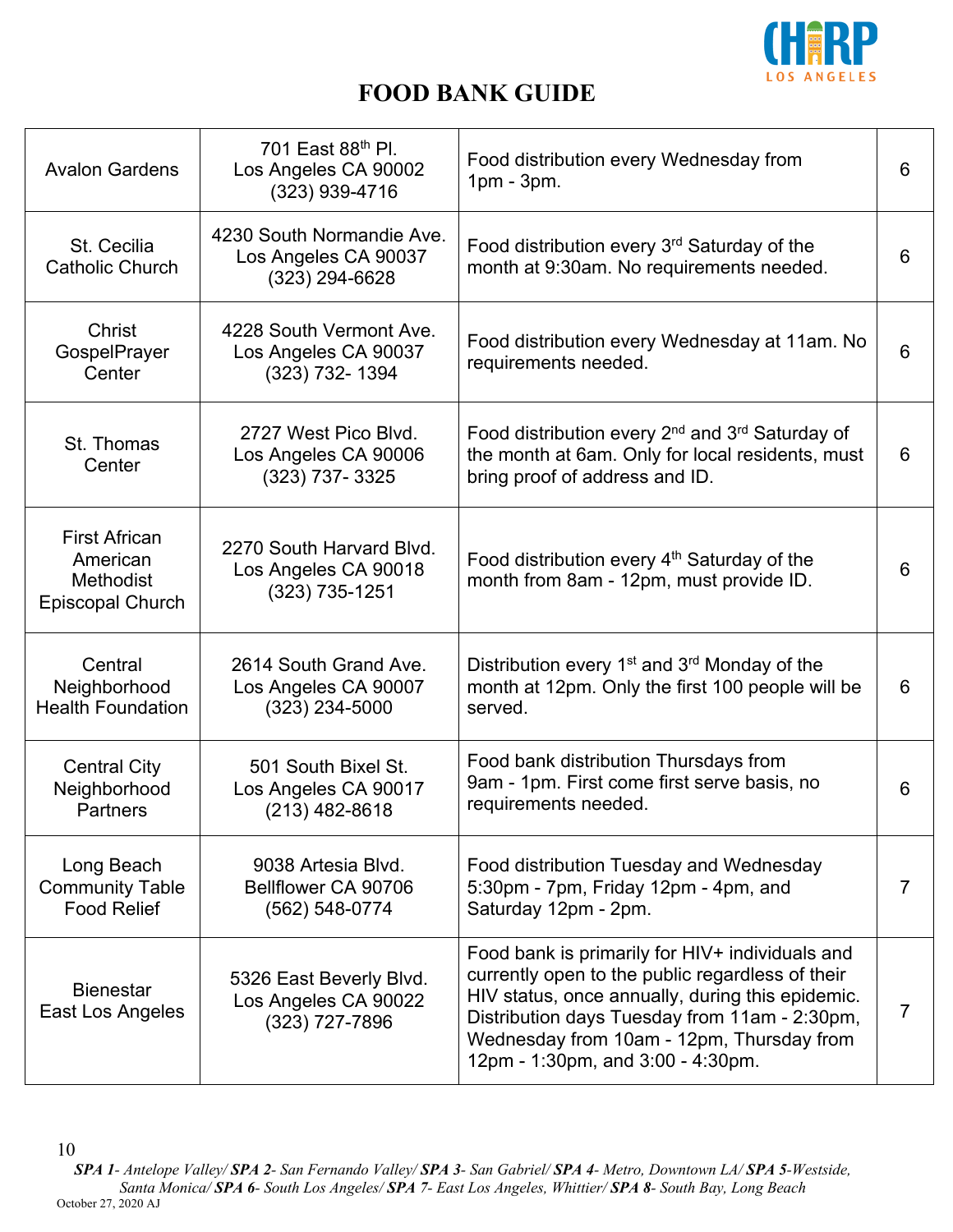

| Bethany<br>Church                                      | 17054 Bixby Ave.<br>Bellflower CA 90706<br>(562) 866-1812              | Food distribution Tuesdays from 2pm - 3pm.<br>Sack lunches Wednesday from 4pm - 4:30pm.                                                       | 7              |
|--------------------------------------------------------|------------------------------------------------------------------------|-----------------------------------------------------------------------------------------------------------------------------------------------|----------------|
| Door of Hope<br><b>Community Center</b>                | 1414 South Atlantic Blvd.<br>Los Angeles CA 90022<br>$(323)$ 262-2777  | Distribution every Monday and Thursday from<br>9am - 11am. Arrive early and call ahead.                                                       | 7              |
| Mexican-American<br>Opportunity<br>Foundation          | 401 North Garfield Ave.<br>Montebello CA 90640<br>$(323) 890 - 9600$   | Distribution every Thursday from 9am - 12pm,<br>must provide ID.                                                                              | 7              |
| <b>Hawaiian Gardens</b><br>Food Bank                   | 22121 Norwalk Blvd.<br>Hawaiian Gardens CA 90716<br>(562) 860-9097     | Food distribution every Tuesday & Thursday<br>from 10am - 3pm and Wednesday's from<br>10am - 5pm.                                             | 7              |
| St. George Church                                      | 15725 Cornuta Ave.<br>Bellflower CA 90706<br>(562) 307-2892            | Food distribution every $2^{nd}$ and $4^{th}$ Thursday of<br>the month from 4pm - 6pm.                                                        | 7              |
| Centro Christiano<br><b>Manantial De Vida</b>          | 10035 Washington St.<br>Bellflower CA 90706<br>(562) 481-1642          | Food distribution every Mondays from<br>6pm - 7:30pm.                                                                                         | 7              |
| Lawrence<br><b>Ministries</b>                          | 12441 East Farlow St.<br>Hawaiian Gardens CA 90716<br>$(310)$ 764-4104 | Food distribution every 3 <sup>rd</sup> Saturday of the<br>month from 10am - 2pm.                                                             | $\overline{7}$ |
| St. Margaret's<br>Center                               | 10217 Inglewood Ave.<br>Lennox CA 90304<br>$(310)$ 672-2208            | Must call and schedule an appointment and<br>register. Distribution is Wednesday, by<br>appointment only. Serving the South Bay area<br>only. | 8              |
| <b>NOLP</b><br><b>AIDS Food Store</b><br>In Long Beach | 590 East Willow St.<br>Long Beach CA 90806<br>(562) 676-4554           | Tuesdays 9:00am - 2:00pm. Must be HIV+,<br>must be enrolled                                                                                   | 8              |
| <b>RCCG Jesus</b><br>Embassy<br>Los Angeles            | 442 East El Segundo Blvd.<br>Los Angeles CA 90061<br>$(818)$ 300-8640  | Distribution every 2nd and 4th Monday of the<br>month from 5:30pm.                                                                            | 8              |
| Beacon Light<br><b>Mission</b>                         | 525 Broad St.<br>Wilmington CA 90744<br>$(310) 830 - 7063$             | Dinner served 7 days a week from<br>6:00pm - 6:45pm. Must attend Chapel before<br>6:45pm.                                                     | 8              |

11

*SPA 1- Antelope Valley/ SPA 2- San Fernando Valley/ SPA 3- San Gabriel/ SPA 4- Metro, Downtown LA/ SPA 5-Westside, Santa Monica/ SPA 6- South Los Angeles/ SPA 7- East Los Angeles, Whittier/ SPA 8- South Bay, Long Beach* October 27, 2020 AJ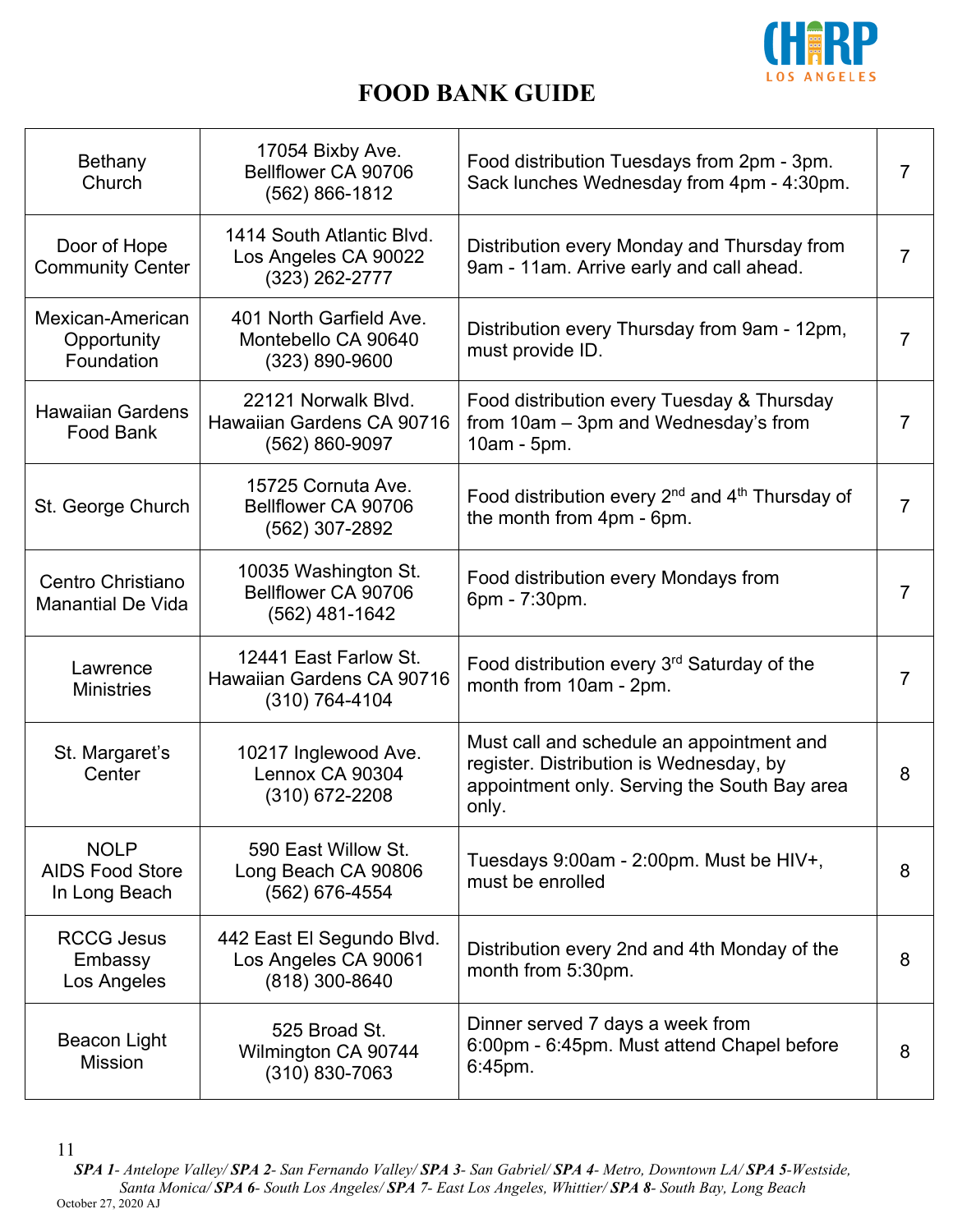

| <b>First United</b><br><b>Methodist Church</b>          | 1551 El Prado Ave.<br>Torrance CA 90501<br>$(310)$ 328.3242     | Food box distribution every 4 <sup>th</sup> Saturday of the<br>month at 11am.                                                                                                                                                           | 8 |
|---------------------------------------------------------|-----------------------------------------------------------------|-----------------------------------------------------------------------------------------------------------------------------------------------------------------------------------------------------------------------------------------|---|
| Grant A.M.E<br>Church                                   | 1129 Alamitos Ave.<br>Long Beach CA 90813<br>(562) 437-1567     | Food distribution every Wednesday from<br>9am - 12pm.                                                                                                                                                                                   | 8 |
| San Pedro<br><b>Service Center</b>                      | 769 West 3rd St.<br>San Pedro CA 90731<br>(310) 519-6091        | Distribution Monday and Thursday from 2pm -<br>5:30pm, Tuesdays and Friday from 9am - 11am<br>and 2pm - 5:30pm. Closed every Wednesday,<br>by appointment only.                                                                         | 8 |
| Help Me Help You<br>Oropeza<br><b>Elementary School</b> | 700 Locust Ave.<br>Long Beach CA 90813<br>(562) 612-5001        | Food distribution every Friday at 11:30am.<br>Drive-thru only.                                                                                                                                                                          | 8 |
| Help Me Help You<br><b>MOLAA Museum</b>                 | 628 Alamitos Ave.<br>Long Beach CA 90802<br>$(562)$ 612-5001    | Food Distribution every $2^{nd}$ and $4^{th}$ Friday of the<br>month at 4pm. Drive-thru only.                                                                                                                                           | 8 |
| <b>Puente Latino</b><br>Association                     | 6850 Atlantic Blvd.<br>Long Beach CA 90805<br>(562) 264-5449    | Food distribution every other Saturday from 8am<br>$-10am.$                                                                                                                                                                             | 8 |
| Crossroads<br>Multinational<br>Church of<br>Nazarene    | 12229 East Del Amo Blvd.<br>Cerritos CA 90703<br>(562) 809-4143 | Food distribution every Sunday from<br>8:30am-9:30am.                                                                                                                                                                                   | 8 |
| Hill City Church                                        | 550 West Manville St.<br>Compton CA 90220<br>$(310)$ 632-1606   | Food distribution every Saturday from<br>11am - 1pm.                                                                                                                                                                                    | 8 |
| Women in Action<br><b>Reaching Out</b>                  | 851 E. Via Carmelitos.<br>Long Beach CA 90805<br>(562) 253-8078 | Food distribution every Thursday from<br>9am - 12pm.                                                                                                                                                                                    | 8 |
| <b>Revive Church</b>                                    | 668 Obispo Ave.<br>Long Beach CA 90814<br>(562) 434-3408        | Distribution every 1 <sup>st</sup> and 3 <sup>rd</sup> Friday at 1:00pm.<br>Clients are asked to remain in their cars.<br>Groceries will be provided in a safe and efficient<br>manner. Food will be distributed while supplies<br>last | 8 |
| Harbor Interfaith<br><b>Services</b>                    | 670 West 9th St.<br>San Pedro CA 90731<br>$(310)$ 831-9123      | Food distribution Monday - Friday from 9am -<br>5pm. Must provide picture ID the first time.                                                                                                                                            | 8 |

<sup>12</sup>

*SPA 1- Antelope Valley/ SPA 2- San Fernando Valley/ SPA 3- San Gabriel/ SPA 4- Metro, Downtown LA/ SPA 5-Westside, Santa Monica/ SPA 6- South Los Angeles/ SPA 7- East Los Angeles, Whittier/ SPA 8- South Bay, Long Beach* October 27, 2020 AJ